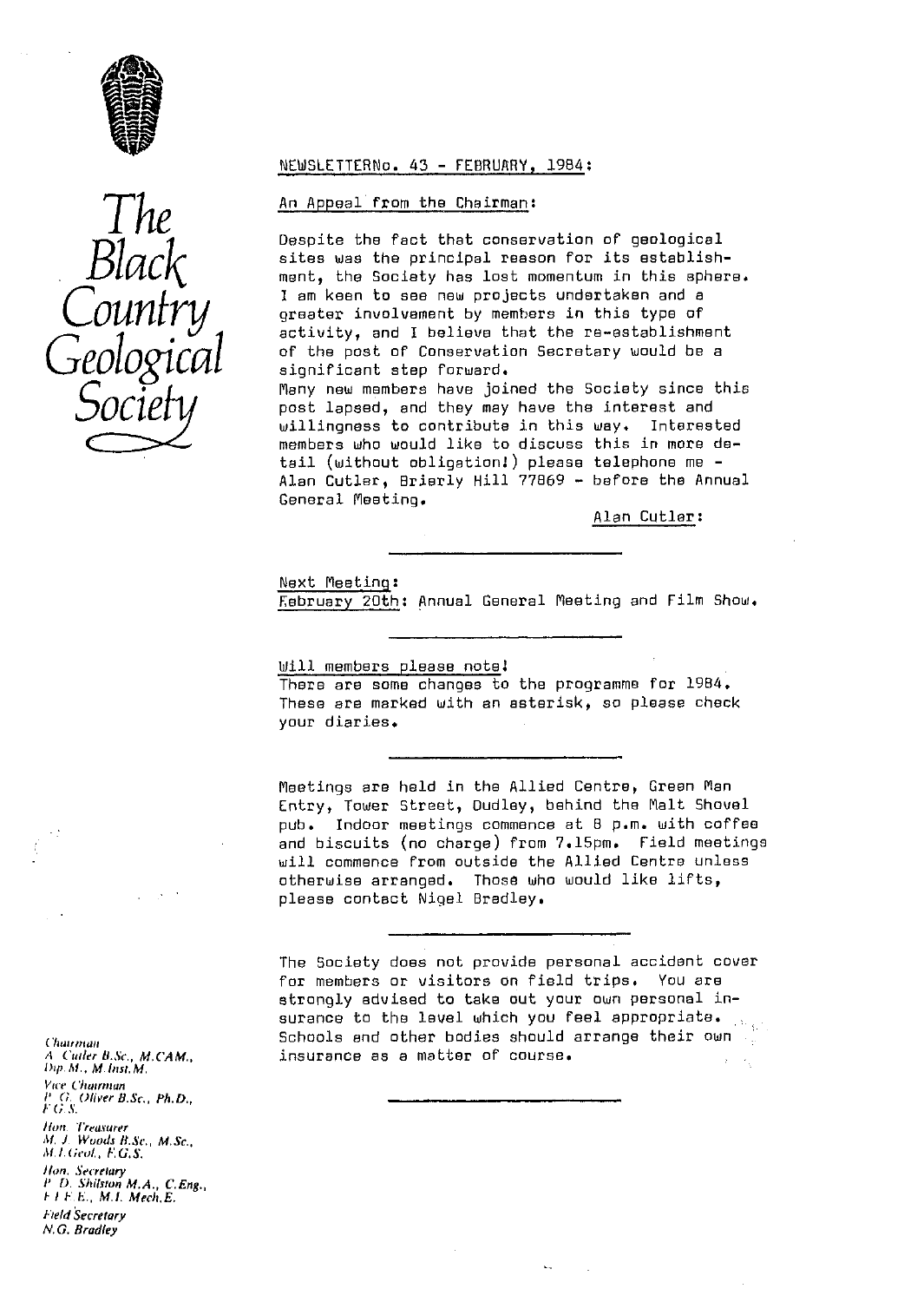# Programme for 1984 :

February 20th: A. C.M. and film  $show*$ .

March 19th: Informal meeting to discuss field trip, and talk by Sheila Pitts on the Antarctic landscape.

Saturday March 24th: Field trip to the Forest of Dean. Leader Martin Bragg.\* Meet at the Wilderness Field Centre, Plump Hill, Mitcheldeen, at 10.30 a.m. Grid Ref. 50 663 173. The Centre is on the A4136 road, one mile west of Mitcheldean. See map sketch.

April 2nd: Informal meeting to discuss field trip, and talk by Anne Harrison on the rocks of N.W. Scotland.\*

Sunday April 15th: Field trip to Warwick and Nuneaton. Leader Tristram Besterman of Warwick Museum.\*

May 14th: Lecture by Dr.R.Ixer of Aston University. "The Origin of Some British Mineral Deposits; Recent Thoughts."

Monday June 4th: Field trip to the Eastern Boundary Fault, Walsall. Leader Peter Whitehead. Meet 7pm. at Three Crowns pub, Sutton Road, Walsall.

Monday 25th June: Evening field trip to the Lickey Hills. Leader Paul Shilston.

Sunday 1st July: Field trip to Charnwood Forest. Leader John Armitage.

Monday 23rd July. Informal meeting to classify rocks and fossils.

Monday September 17th \* Informal meeting.

Sunday September 23rd \* Joint field trip to Ludlow and Leintwardine, with the Shropshire Geological Society. Leader Professor W. Dean.

Monday October 15th\* Lecture by

Dr. Ian Fairchild of Birmingham University. "The Balmy Shores and Icy Wastes of the Late Precambrian."

Monday November 12th: Informal meeting and talk on borehold drilling by Maitland Woods.

Sunday November 18th: The B.C.G.S. exploratory borehole will be sunk.

Monday December 3rd: Lecture by Professor A. Hallam of Birmingham University. "Mass Extinctions in the Fossil Record."

# Cotwall End Geological Trail :

Cotwall End valley has a most interesting and varied geological succession in a comparatively small area, and has been the scene for Society field trips and "walks For the family." Within the last twelve months there has been a resurgence of interest in the Nature Centre by the local authority, and-the making of new footpaths for nature walks. The suggestion for the establishment of a geological trail with the eventual publication of a trail guide, has been enthusiastically received by the Warden, Paul James. This new Society project should appeal to many members with or without specialist knowledge or experience, but with a willingness to get sleeves rolled up if and when the occasion demands. The project will be tackled on selected Sunday mornings, meeting at 10.30 in the Nature Centre car park.

March 11th. Recce part one. March 25th. Recce part two.

### Alan Cutler: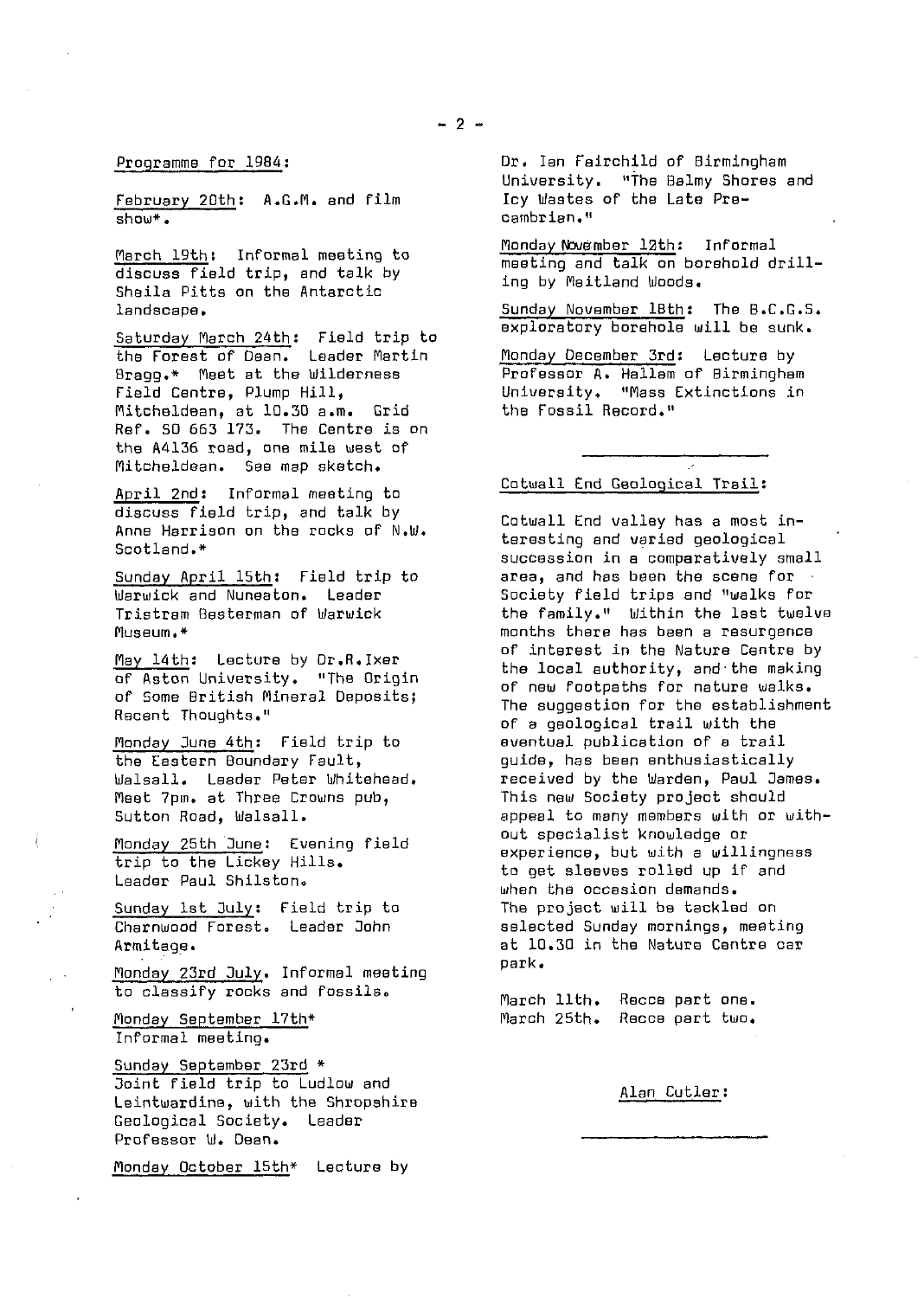| "Geology and Wine in Western |  |
|------------------------------|--|
| Europe." Lecture by Dr. G.   |  |
| Tresise of Merseyside Museum |  |
| followed by cheese and wine. |  |

Beginning with the post-glacial gravels of the Rhone, which give us the famous Chateauneuf du Pape, we travelled a fascinating journey, well illustrated by colour slides, back in geological time. The Pleistocene gravels of Bordeaux and the Rhine valley are a rich source of good wines. From Bordeaux in France we get predominantly red wines, known in England as Claret but also some well known white wines such as Sauterne, which owes its sweetness to the "Noble Rot." Although the geology of the Rhine valley in Germany is similar to that of Bordeaux, the Rheingau wines, known in England as Hock, are invariably white. From the Oligocene marls of Jerez in Spain, comes the fortified wine, Sherry. Thus the Tertiary marine invasion of continental Europe played a very important part in the geology of wine. In the Champagne district of France the vineyards are confined to the belemnite rich Campanian chalk, which is overlain by a thin topsoil of Eocene sediments. It is this unique combination of lignite rich topsoil and chalk subsoil, which accounts for the restricted distribution and special properties of the Champagne vineyards. The same chalk which produced Champagne is responsible for Cognac, but in this case distilation is necessary to produce a drinkable "wine".

On the Upper Jurassic rim of the Paris Basin **lies** the town of Chablis, where under Appelation laws, the vineyards must be situated on the Kimmeridgian Oyster marls, and it seems fitting that when dining on oysters Chablis wine is traditionally served.

The Burgundy area of France produces

some of the fipest wines in the world from a strip of land known as the Côte d'Or. In one section of the Cote d'Or known as the Côte d'Nyit the vineyards run along a scarp following a marlstone outcrop of middle Jurassic age, capped by oolitic limestone of Bathonian age. By itself the marl would be too rich a soil but mixed with the soil which has been washed down the slope from the limestone above, the mixture of the two is admirably suited to vines. The finest red wines come from this area and include the famous Nuit St. George and Chambertin, perhaps the most famous of all. The Jurassic rocks continue southwards to a district known as Maconnais. Here Jurassic oolites overlie Liassic marlstones and the lime rich soils produce the Macon wine, the most famous of which is Poilly-Fuisse.. In Germany the Moselle cuts a steep sided valley through the Devonian rocks of the Rhine Massif. Geologically the Moselle valley consists of the Hunsruck shale, a grey Devonian slate. This weathers to give a thin soil through which rain soaks immediately with no surface run off. From this soil come the superb Moselle wines, such as Bernkestler Doctor.

Finally we reach "rock bottom" with the Precambrian schists and granites of northern Portugal which produce the slightly sparkling Vinho Verde and Plateus Rose wines and the fortified wine, Port.

Throughout our journey back through 600 million years, igneous, metamorphic and sedimentary rocks have all been represented. About the only thing they have in common is that the soils are too infertile to grow anything else. Vines grow best on poor soil.

It is one of the cliches of wine lore that the best wines come from the poorest soil. What is usually forgotten is that the nature of the soil depends upon the geology, and that for any specified wine, the geology remains constant.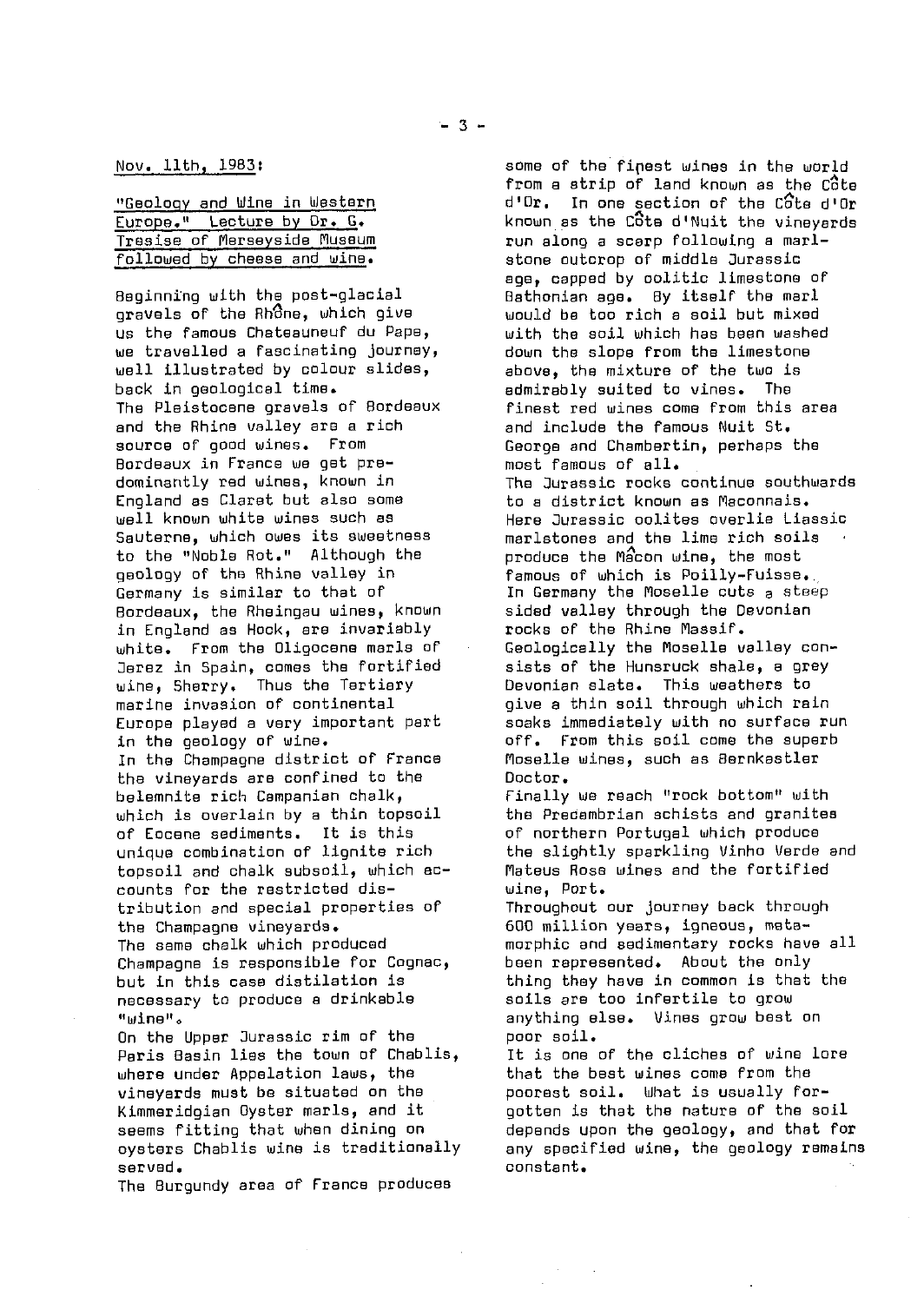following the excellent lecture by Dr. Tresise, some 25 members of the Society sampled a fine selection of<br>European wines and cheeses. The wine European wines and cheeses. selection well reflected the areas mentioned in the lecture and included from Bordeaux the red Mouton Cadet and white Sauterne, Chateau is Borie from the Rhône, Cotes de Beaune from Burgundy, Beaujolais, Baden a Rheingau and Oppenheimer Krotenbrunner, a Moselle from Germany, and Rosa d'Anjou.

The countries of Western Europe were again well represented by the cheese selection, and included Winkase from Germany, Roumillat from France, Windsor red from England, Caroc from Scotland, Dolcelatte from Italy and Gruyere from Switzerland. The evening finally closed just before midnight.

Many thanks and congratulations to Anne Harrison for her excellent choice of wines and cheeses and her valiant work in keeping a constant supply of bread and biscuits going as the evening progressed.

Chris Jowitt:

#### July 9th, 1983 :

# Visit to Kingswood opencast site and Cannock Chase :

in the morning, sixteen members of the Society visited the 578 acre opencast coal site and were impressed by the welcome shown by the NCB staff and by the channels. **size** of the "hole" itself. Operations on the site were described by

Mr. R. Blowers, Resident Engineer, and FIr, A. Digby, Geologist, who also gave a conducted tour of the site in the NCB land rovers.

Work on the site commenced **in** 1978 and an coal seams. estimated five million tonnes of coal will be removed at a rate of 15,250 per week. After six years from the start of the operation, the site will be restored to agricultural use. The coal is sent via an internal haulage road to a preparation plant, where it is crushed and screened before going by rail to locsl.power

stations, or to Lea Hall Colliery for blending. The coal is good quality, with the Brooch seam having 1.8% ash, the Charles seem 5% and the upper seams 10%. The moisture content is 17%, and the chlorine content is 0.03% as compared with 1% in deep mined coal. The source of the chlorine is controversial, but may be from percolating ground water. Sulphur is low, but is present in the form of pyrite. We were shown some fossils, including clubmoss, Calamites, and lamellibranchs, The excavation itself is 102 metres deep, and consists of the stepped removal of overburden to expose the coal seams, coal removal into lorries, then back filling followed by soil reclamation. A wide variety of mechanical equipment is used, from sophisticated hydraulic excavators to drag lines and 100 ton dumper trucks. The site is relatively dry, as surface water drains into the underground workings of the old Mid-Cannock colliery. The temporary roads used by the lorries are sprayed with water to keep dust to a workable level. The geological structure is in the form of a trough, lying between the Leacroft fault, which runs N-S about 300 metres west of the coal area, and a second major fault complex which runs NE-SW towards the eastern boundary of the site. The seams dip generally NW varying from 1 in 20 to 1 in 4. The outcrops of the seams run SE to NW but are interupted by minor faults and drift

The strata between the coal seams are mainly grey mudstones and siltstones. There are a number of sand horizons which vary considerably in persistence, thickness and hardness. Fireclay of marketable quality underlies many

The Upper Carboniferous coal measures are overlain by thick drift deposits, up to 30 metres. An interesting layer of volcanic ash outcropped one third of the way down the face, making a useful time horizon.

After visiting the face, we were taken to see how reclamation left the area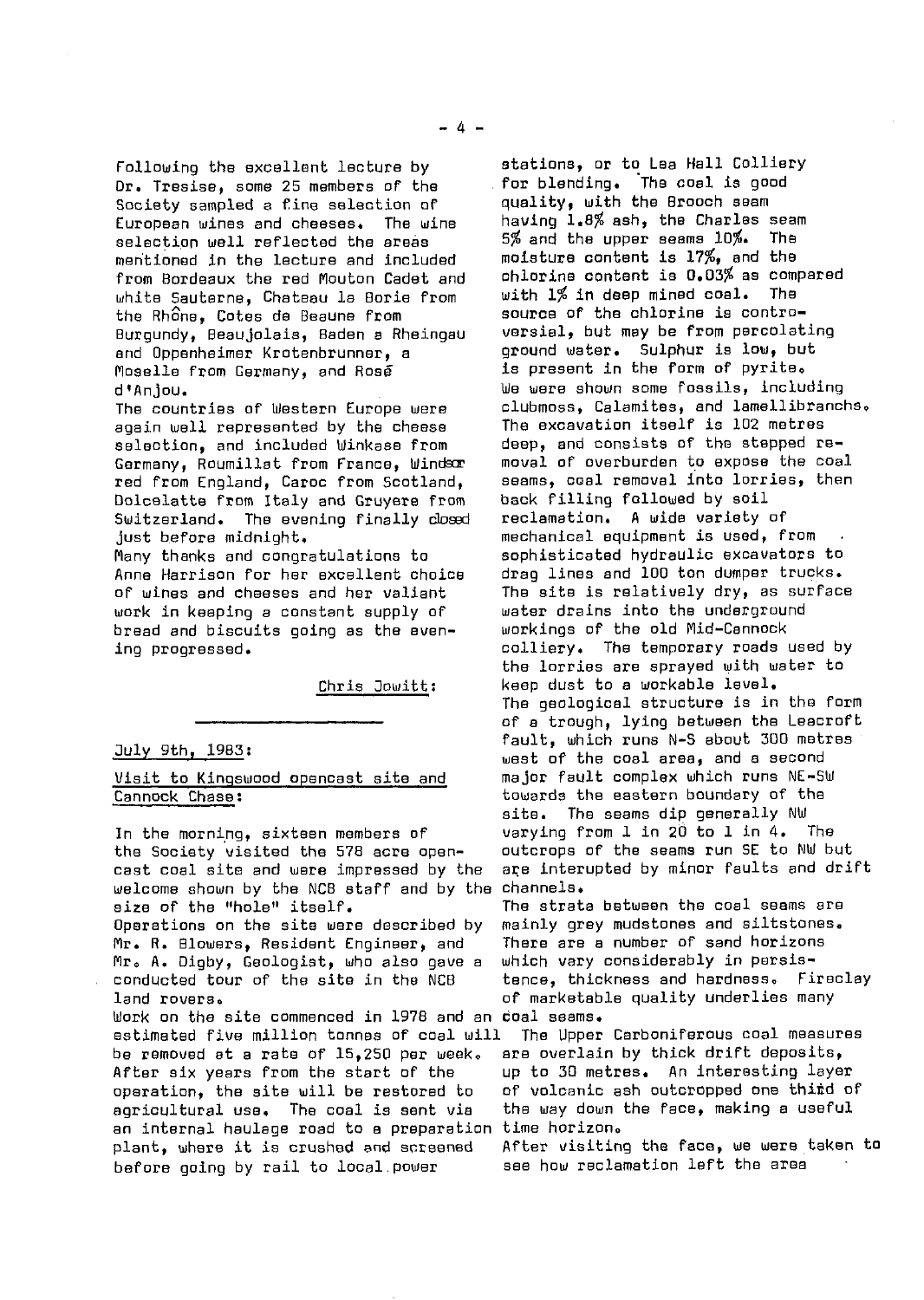better for agriculture than it was before coal extraction. In the afternoon we were taken by the Ranger to see parts of Cannock Chase which used to be RAF Hednesferd. Apart from three huts and a few roads all trace of Air Force occupation had been removed. The Ranger explained the difficulty in encouraging vegetation on the poor Bunter Pebble Bad surface. The Chase, which has been hunting or amenity ground since

Medieval times, is being carefully restored to its former state by Staffordshire County Council. There is a Visitors' Centre where a film shows the history of the Chase, and where guides to the walks may be purchased.

The day was very enjoyable despite the heat, and our thanks are dub to Nigel for organising the trip.

John Easter :

#### Committee Dates :

All on Mondays at 8 p.m. at The Park Inn, Sedgley.

March 5th. May 7th. July 9th. Sept. 10th. Nov. 19th.

Geology Holidays :

- 1. University of Leicester, Dept. of Adult Education, Vaughan College, St. Nicholas Circle, Leicester LE1 4LB.
- (a) High Atlas of Morocco. €550. Oct. 5-19. Geology, scenery, natural history.
- (b) Iceland as above, €507. July 21st-Aug. 4th.
- (c) Southern Spain. as above. €420. April 21st-5th May.

(d) Spanish Pyrenees, as above. €405,  $J$ une  $2-16$ .

> (I will bring these interesting leaflets to the AGM so please ask to see them)

- (a) Icelandic Landscapes, One day course, March 17th. £7. Leicester as above.
- (f) University of Birmingham Extra Mural weekend course. Geology of the Church Stratton area. 11-13 May. Apply to Ms. C. Marshall, Department of Extra Mural Studies, University of Birmingham, P.O Box 353, 815. 7.00 Tuition. 30.00 Accommodation. 10.00 deposit.

#### For Sale :

Custometic combination cutting, grindings sanding and polishing unit, including electric motor. For use with a diamond saw (saw <u>not</u> included) Also rock tumbler. Total price £65. Phone Mrs. Rolling 021 706 9140 evenings between 6 p.m. and 7.30p.m.

#### Field Secretary:

Nigel Bradley, 11 Leicester Close, Warley, West Midlands, 876 SNJ. Tel. 021-429-8833.

#### Hon. Secretary :

Paul Shilston, 16 St. Nicolas Gardens, Kings Norton, Birmingham 838 BTW. Tel. 021-459-3603.

# Editor :

Sheila Pitts,l7,The Pear Orchard, Northway Farm, Tewkesbury, G1os.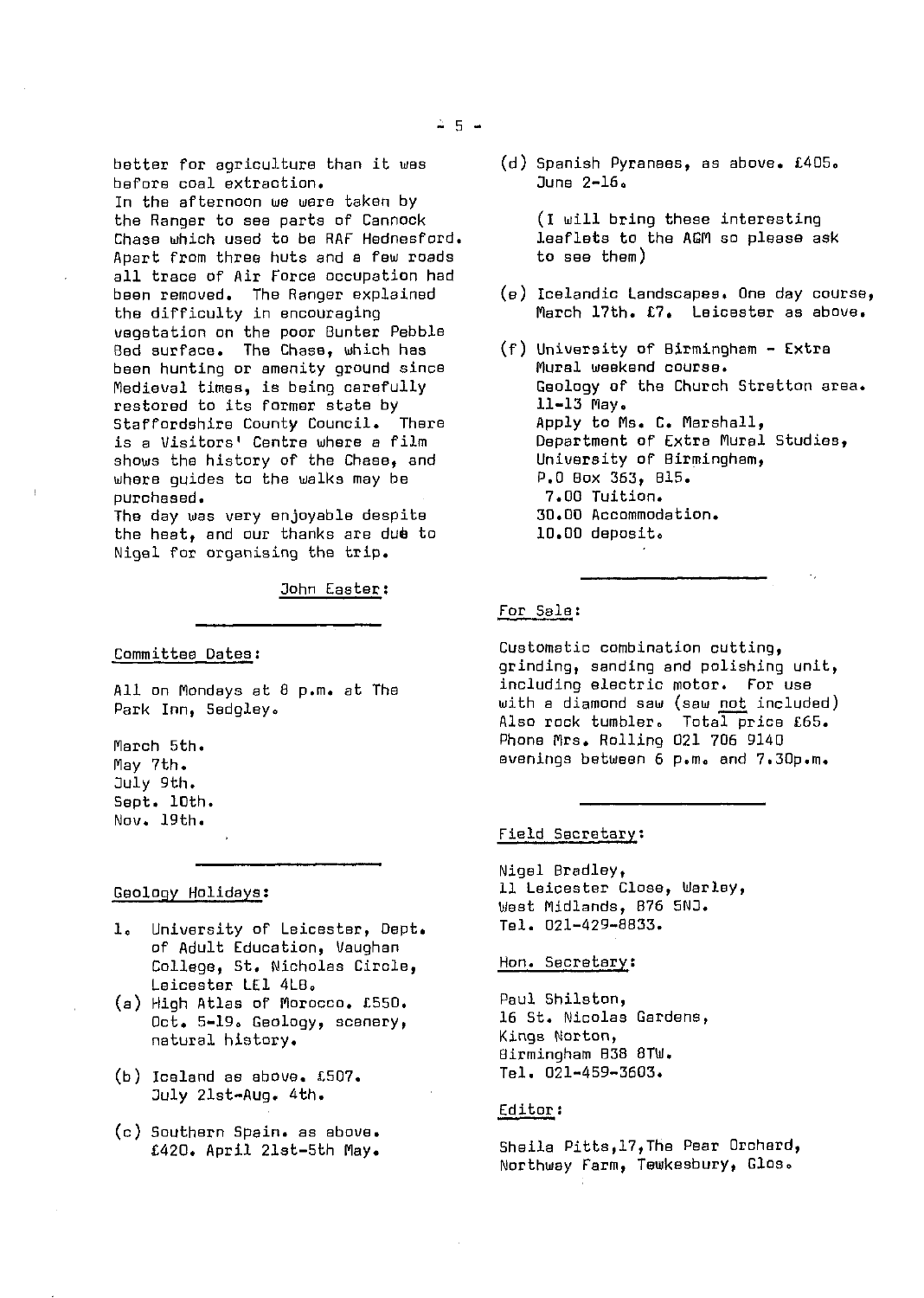# From the Papers - the Old and the New:

 $1.1$ "There's a Hole in Them Thar Hills". Express & Star  $20.1.63.$ 

West Midlands County Council waste disposal chefs are poised to make compulsory purchase orders on holes in the ground for refuse disposal. Nearly a dozen giant craters in the Rowley Hills. Aldridge-Brownhills and Dudley have already been earmarked.

2. Blueprint to Extract Minerals in the County. Express & Star 1.3.83.

Officials of Staffordshire County Council Planning Department say that a mineral extraction plan is needed for the County to ensure that future works do not have an undue effect on the environment. Public and interested organisations are being asked for views before a final scheme is drawn up next year.

3. Caverns to be Fenced Off: Express & Star 1.3.83.

Caverns under Castle Hill, Dudley, are a danger to the public, says Jim Dean of the Leisure and Recreation Departmant. The Land Committee have approved £3,300 scheme, using derelict land grants to fence off some caverns.

 $4.1$ Mineshaft is Building Snag: Evening Mail 28.3.83.

A missing mineshaft is holding up work on a new Tividale housing estate. According to records there should be three old shafts but only two have been found. A search is in progress.

 $5.$ Couple Escape as Footpath Caves in: Evening Mail.  $78.3.83.$ 

A newly-wed couple fell 12 faet into a hole which suddenly appeared in a Walsall street late on Saturday night. The hole is thought to be part of an old limestone quarry.

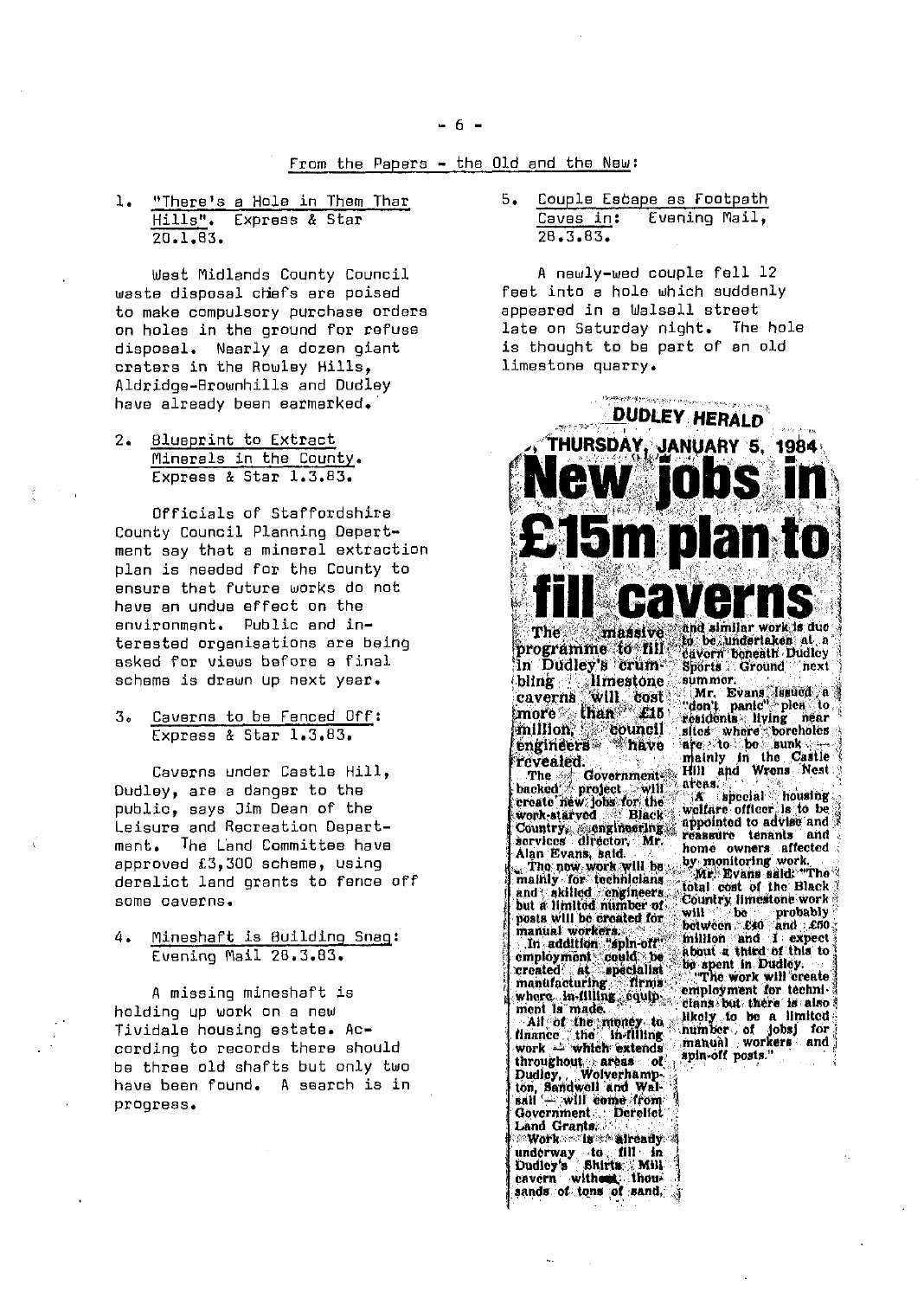

Meet 10.30 at the Wilderness Field Centre, Plump Hill, Mitcheldeen. It is one mile west of Mitcheldean. Allow about one and a half hours driving from Dudley. Sites to be visited include Devonian and Carboniferous exposures in East Dean, and Silurian at May Hill.

 $\overline{7}$